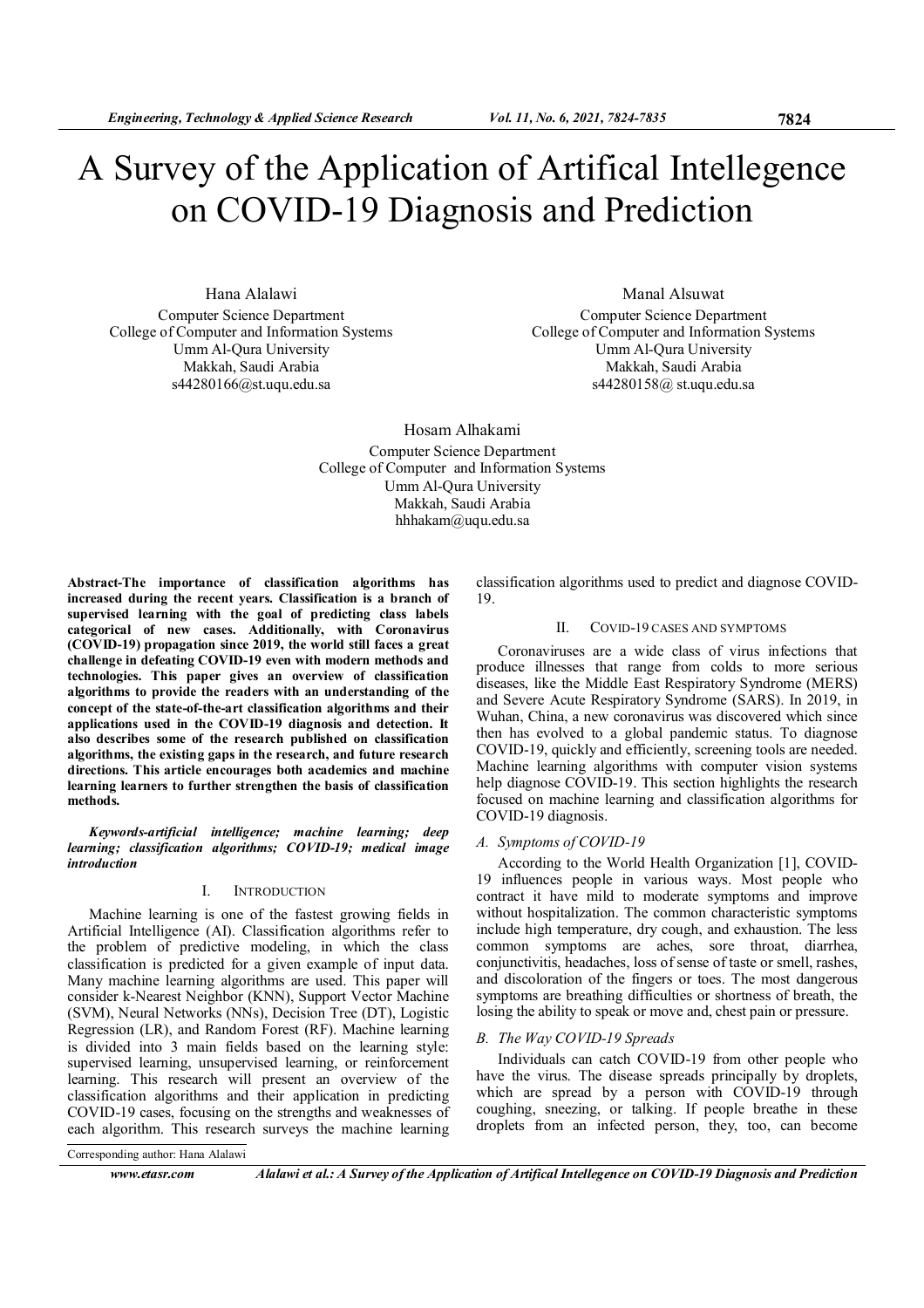infected with COVID-19. Thus, people should keep at least 1m distance from one another.

## C. The Precautions to Stop the Spread of COVID-19

Since December 2019, COVID-19 has influenced all countries in the world. As of May 2020, the number of confirmed cases and deaths worldwide has sharply increased [2]. The pandemic has negatively impacted different industries, such as transportation, health services, and tourism. Many countries took quick action to stop the spread of the virus, which included awareness campaigns, social distancing, lockdowns, and quarantines, and transferring all work and schooling online. Virus researchers and doctors began searching for a cure for the virus. COVID-19 is now the most significant cause of mortality in many countries, specifically the United States, Spain, Italy, China, and Iran. Figure 1 presents the most recent number of individuals diagnosed with COVID-19 around the world, while Figure 2 illustrates daily COVID-19 deaths per million people. It can be clearly seen that the number of confirmed cases and the number of deaths fluctuate from time to time.



Fig. 1. Confirmed COVID-19 cases per million. Published online at OurWorldInData.org. Retrieved from: https://ourworldindata.org/coronavirustesting [3].

During the COVID-19 pandemic, in May 2020, authors in [4] provided a pre-tuned boosted RF classification algorithm to help the medical industry overcome the gaps of the traditional healthcare system through applying machine learning

algorithms in terms of real-time processing and prediction. Authors in [2] used a novel dataset with different algorithms. After comparing the results, the boosted RF classifier was identified as a good model for the problem. It achieved an accuracy of 94% and an F1 score of 0.86. Authors in [5] provided a comprehensive survey of various classifications by introducing basic classification algorithms and discussing some of the main classification methods, including Bayesian networks, KNN classification, RF extrapolation, and SVM. They also discussed the problems and potential solutions associated with each. Authors in [6] focused on implementing AI and machine learning in healthcare by providing better solutions with a high rate of accuracy to overcome the challenges presented by COVID-19. They presented a review of the previous studies that applied AI algorithms and techniques to tackle COVID-19, such as support vector regression algorithms, supervised multi-layered classifiers (XGBoost), deep learning LSTM networks, and regression trees. They presented the results associated with the pros and cons for each suggested model.





Early detection of COVID-19 is essential. Previous studies have shown that in initial COVID-19 screenings and in all patient-care environments, blood tests are relatively rapid, cheap, and simple to conduct. Authors in [7] analyzed the stateof-the-art COVID-19 detection techniques, and clinical data were provided in order to encourage researchers to develop better disease prediction modeling. Authors in [8] provided a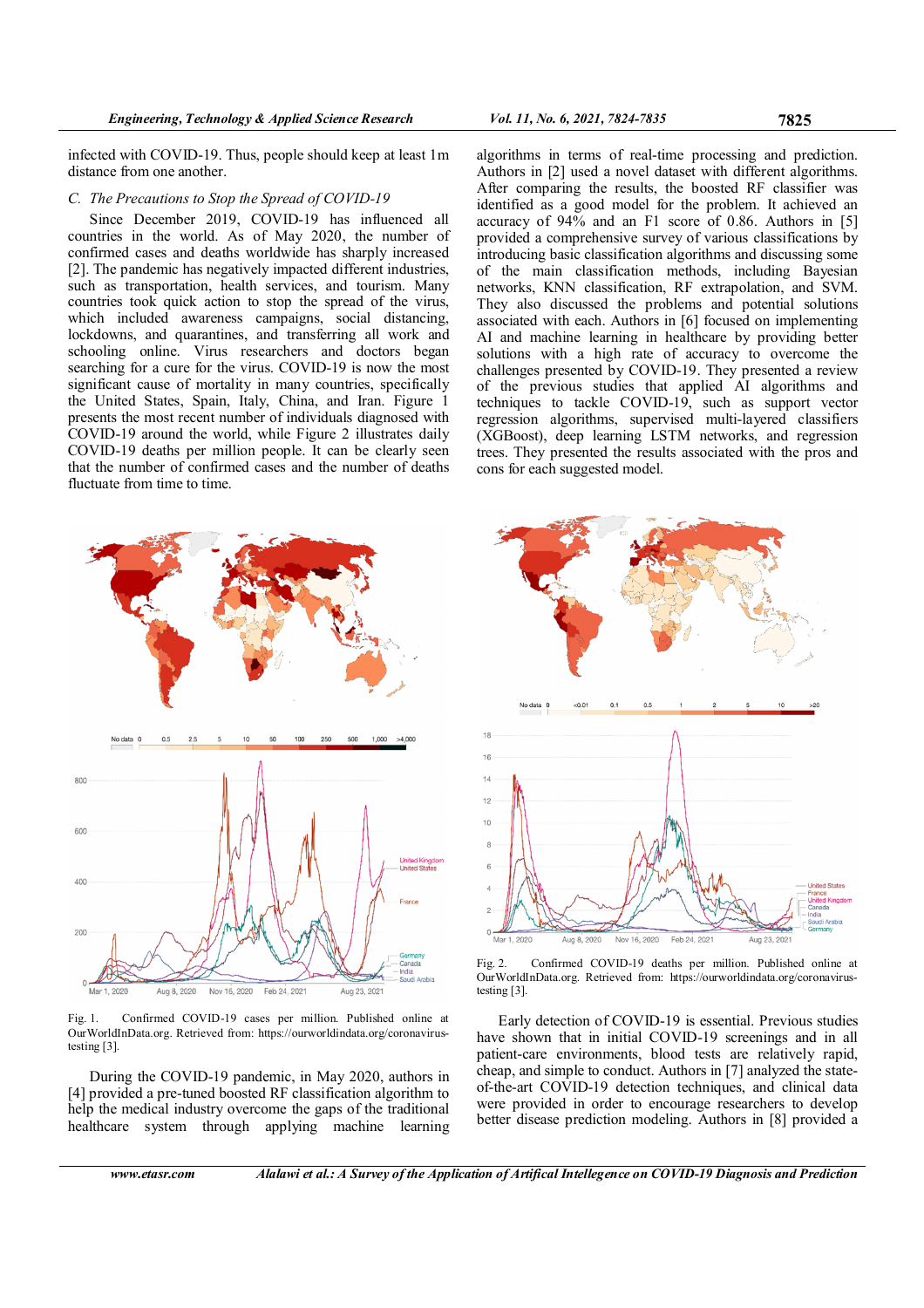comprehensive overview of the methods used for COVID-19 detection as well as a compendium of available open-source datasets related to COVID-19. Sixty newspaper articles, reports, factsheets, and websites dealing with COVID-19 were studied and reviewed. Most mathematical models were based on Susceptible-Infected-Recovered (SIR) models and Susceptible-Exposed-Infected-Removed (SEIR) models, while Convolutional Neural Networks (CNNs) was the main AI implementations used with X-ray and CT images. Mathematical modeling and AI have proved to be reliable tools to mitigate this pandemic.

# III. RESEARCH METHODOLOGY

For searching and selecting previous studies, the Saudi Digital Library (SDL), IEEE Xplore, ScienceDirect, Google Scholar databases were consulted. These databases are considered appropriate for COVID-19 prediction and cover the newest literature. The research studies retrieved from these databases are relevant and guaranteed to comprehend the purpose of AI systems in COVID-19. The databases were searched in a 2-year period between 2019 and 2021. The following keywords were utilized to direct the process of searching: classification algorithms, classification applications, classification review, machine learning, coronavirus, and COVID-19. Only modern studies and articles containing relevant information about the application of classification techniques concerning COVID-19 were selected and extracted. All publication types that were published in conferences, journals, and review papers were selected. The primary result of the search process identified 47 articles that met the review's eligibility rules, which are the novelty of the paper and the use of AI. After examining the full texts, 40 were selected and 4 articles were excluded because other methods were used in diagnosing COVID-19 instead of AI. It is difficult to present a comprehensive review of all machine learning classification methods in one article; consequently, this survey only focused on commonly used classification techniques.

# IV. CLASSIFICATION ALGORITHMS

Classification algorithms are the most widely used techniques in the machine learning field. In general, the models in machine learning are divided into 3 general approaches based on their learning style: supervised learning, unsupervised learning, and reinforcement learning. The classification is a way of learning as the machine learns how to assign the labels to each class of the data. There are several models of classification algorithms, such as LR, DT classifier, SVM, NNs, KNN, and RF. Table I shows a quick comparison of all the mentioned classification algorithms in terms of their advantages and disadvantages.

# A. Support Vector Machine

SVM classification has become popular due to its impressive performance, which is comparable to the performance of advanced NNs trained in complex tasks, using high computing cost algorithms. SVMs were originally designed as an effective approach for pattern recognition and classification [9]. Immediately after their introduction, these algorithms were used for some classification problems and applications, such as speech recognition [10], computer vision,

and image processing [11]. The SVM algorithm is primarily used for classification techniques. SVM generates a hyperplane that separates data into various classes. SVM can resolve either linear or non-linear issues. The main objective of the SVM is to discover a hyperplane in N-dimensional space (N matches the number of features), which clearly classifies the datasets or points of data. The accuracy of the outcome is directly related to the selected hyperplane. It discovers a plane with the maximum distance among the data points of two classes. The hyperplane is illustrated graphically as a line that divides one class from another. The data points are on different sides of the hyperplane and are assigned to different classes. The hyperplane dimension is dependent on the feature quantity. If the input is two features, then the hyperplane is a line and a 2D

# B. K-Nearest Neighbor

management systems and financial analyses.

The KNN algorithm supposes that similar objects are close to one another. This algorithm is one of the most powerful supervised classification algorithms. KNN classification models are often used for searching the nearest neighbor class to predict the target name or label. The KNN is a simple algorithm used to save all available cases and classify new cases according to a measure of similarity, which is measured by a distance function (Manhattan, Euclidean, Minkowski, or Hamming). Nearest neighbor techniques are categorized as structureless KNN techniques and structure-based KNN techniques. Structure-based KNN techniques are based on structures of data, such as the Orthogonal Structure Tree (OST), axis tree, k-d tree, and ball tree. Additionally, data and site patterns suggesting suspicious behavior are analyzed by KNN algorithms.

plane if the true of input is three. The SVM is also utilized in medical diagnosis to detect anomalies and in air quality

# C. Neural Networks

More accurately Artificial Neural Networks (ANNs). An ANN is a series of neurons associated with synapses that mimic the human brain structure and has several components of processing. The human brain, however, is much more complicated. There are neurons or nodes in a neural network. Each of these neurons accepts data, processes them, and transfers them to a different neuron. The various units are communicating by transmitting signals to each other. An ANN is constructed as a directed graph with nodes and edges that link the nodes. The edges of each node are the interconnections. NNs can essentially be used for any task, from spam filtering to computer vision. They are typically utilized for machine translation, identification of anomalies and risk management, as well as language and face recognition.

# D. Logistic Regression

LR is a machine-learning algorithm that predicts the likelihood of the response variables by given a set of explanatory independent variables. It is a supervised binary classification algorithm [12]. The response variables are coded as binary values, 0 and 1, and based on the values of the binary target variables, the data will be classified. The LR types are binary or binomial, multinomial, and ordinal. The values of the target variable in the binary LR have two possible types, 0 and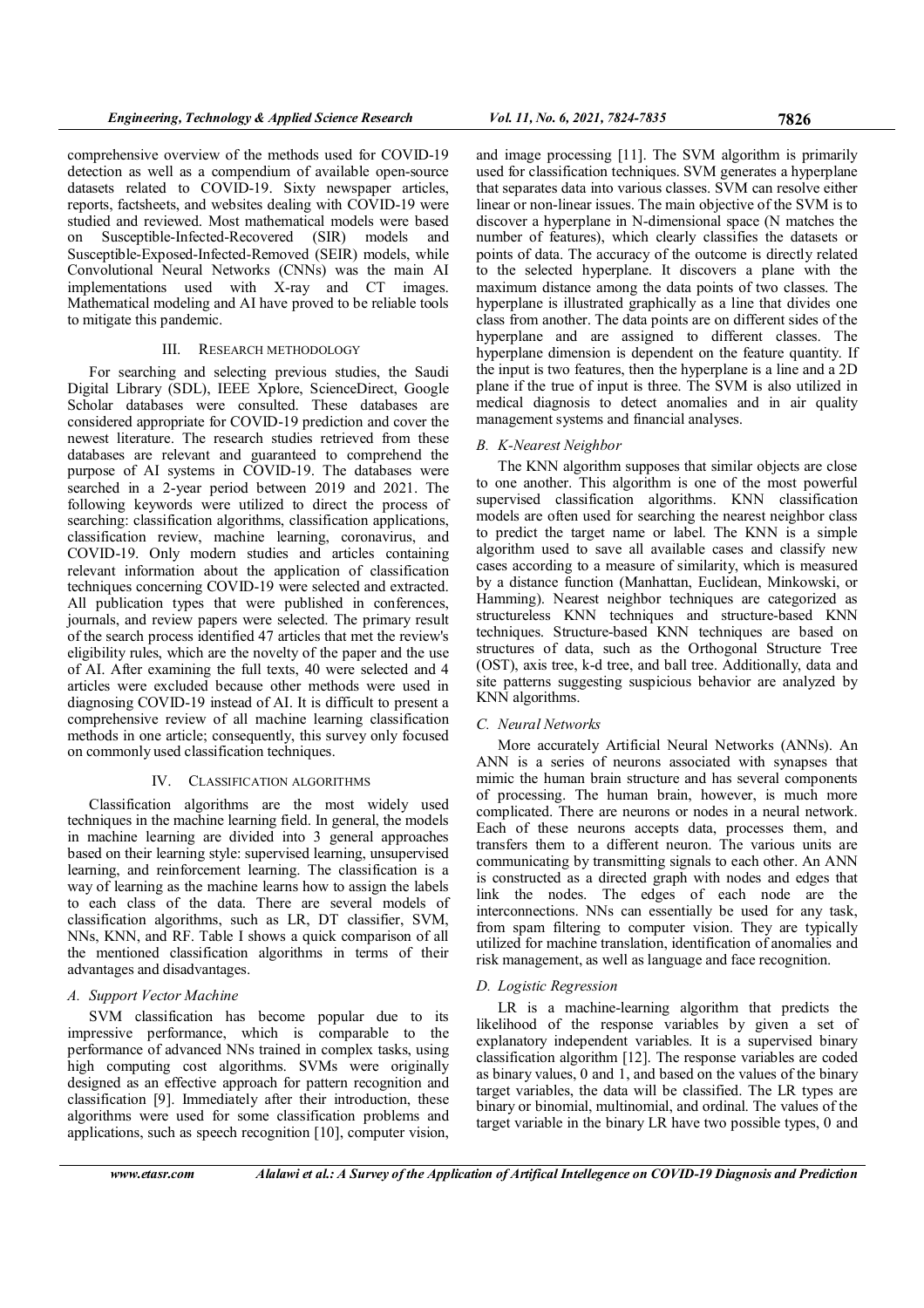1, to represent gender (male and female), success or failure etc. Multinomial LR is used when the response variable has an unordered 3 or more possible values to represent the data, such as class types A, B, C, and D. The ordinal LR is the classification in which the response variable has 3 or more ordered values, such as student's scores (high, middle, and low). The LR algorithm has a solid statistical and mathematical background, but it is sensitive to outliers and prone to multicollinearity.

# E. Decision Tree

The DT classifier is a supervised machine learning algorithm that builds a tree structure to classify the labeled data

based on a condition. The root node is the topmost node in the tree, and the leaf nodes represent the outcomes, where the edges connect the nodes to the leaf nodes.

# F. Random Forest

RF is a classification and regression model, however, it is usually used in classification problems. It is a combination of random DTs selected to find the average of the best predictions [13]. To measure the best separates of the data, the RF uses the most voted class approach to select the best solutions [14]. This algorithm is used in different fields in real life applications, such as gene selection, finance analysis, stock market, ecommerce, and medical diagnoses.

TABLE I. ADVANTAGES AND DISADVANTAGES OF DIFFERENT CLASSIFICATION ALGORITHMS

| <b>Models</b> | Advantages                                                                                                                                                   | <b>Disadvantages</b>                                                                                                                                                                                                                |
|---------------|--------------------------------------------------------------------------------------------------------------------------------------------------------------|-------------------------------------------------------------------------------------------------------------------------------------------------------------------------------------------------------------------------------------|
| <b>SVM</b>    | - Efficient, better accuracy.<br>- Not biased by outliers.<br>- Non-overfitting sensitive.                                                                   | - Problems in selecting the right kernel function.<br>- Datasets have different results based on the kernel function.<br>- Not optimal for non-linear situations or problems, not the best option for a<br>huge number of features. |
| <b>KNN</b>    | - Simple to understand.<br>- Fast and efficient.                                                                                                             | Sensitive to noise; the k number of neighbors should be picked manually.                                                                                                                                                            |
| <b>NN</b>     | - Identifies complex associations between independent and<br>reliable variables efficiently.<br>- Capable of managing noisy data.                            | - Prone to local minima and overfitting.<br>- ANN processing is complicated to interpret and demands a long processing<br>time.                                                                                                     |
| LR.           | - Reasonable accuracy for datasets and works perfectly if the data<br>set is separated linearly.                                                             | - Cannot solve non-linear problems, since it has a linear decision surface.<br>- In real-world situations, linearly separable data are rarely found.<br>- Sensitive to outliers.                                                    |
| DT            | - Easily processing large dimension data Interpretability works<br>for both linear and nonlinear tasks, with no need for scaling or<br>normalizing features. | Poor performance, and overfitting can easily occur with very small datasets.                                                                                                                                                        |
| <b>RF</b>     | - Powerful and accurate.<br>- Good performance on a variety of problems.                                                                                     | - No interpretability, overfitting can easily occur.<br>- Need to choose the number of trees manually.                                                                                                                              |

## V. APPLICATIONS OF CLASSIFICATION ALGORITHMS IN COVID-19 DETECTION AND DIAGNOSIS

In coronavirus research, diagnosis is an essential preventive phase because it has a similar appearance to other forms of pneumonia. Consequently, the discovery of COVID-19 is critically important and vital in its initial stages. Different diagnostic methods for COVID-19, including a range of techniques of medical imagery, blood tests (CBCs), and PCR, have been suggested. The World Health Organization states diagnoses of COVID-19 disease have to be checked with reverse transcriptase-polymerase chain reaction (RT-PCR) tests [15]. According to the U.S. Food and Drug Administration [39], there are 2 main types of tests that have been used to diagnose the virus, RT-PCR and imaging methods such as Xray and CT-scanning [16, 17]. RT-PCR testing, however, takes time and this can be dangerous. For this reason, the initial detection of COVID-19 is often first conducted with medical imaging and the RT-PCR test is then carried out. The latest results from radiological imagery indicate that these images provide valuable details on the COVID-19 virus. The use of advanced AI technology combined with radiological imaging can be useful to accurately diagnose this disease. X-ray imaging has the benefits of being cheap and of low risk for human health [25, 26]. In an X-ray, it is a relatively complex process to detect COVID-19. In these photos, the radiologist should carefully note the very long and problematic spots carrying water and pus. Therefore, illnesses such as pulmonary tuberculosis may be erroneously identified by a radiologist or a

doctor as COVID-19. So, the X-ray method has a big error rate. Compute Tomography (CT) images are often utilized to detect the virus more precisely. However, CT images are much more costly for patients than X-rays. Detecting the effect of different respiratory system diseases such as ARDS, streptococcus pneumonia, chlamydia pneumonia, cavitating pneumonia, pneumococcal pneumonia, aspiration pneumonia, and COVID-19 on human lungs by using  $\overline{X}$ -ray imaging techniques can be challenging as these diseases have the same impact on human lungs.

In raw Chest X-Ray (CXR) samples using deep NNs, authors in [18] implemented a personalized network (DarkCovidNet) for the automatic detection of COVID-19. The proposed model provides accurate classifications concerning Binary (COVID vs. No-Findings) and Multi-class (COVID vs. No-Findings vs. Pneumonia) classification with outstanding performance precision, 98.08% for binary- and 87.02% for multi- classification. Multi-classification demonstrated that the expert system can be applied to assist the radiologists in validating the examination process quickly and accurately.

Coronavirus causes different symptoms such as cough, fever, dyspnea, musculoskeletal, and anosmia/dysgeusia compared to the common cold, flu, and influenzas [19]. Authors in [20] proposed a method for binary classification and multi-classification problems by using deep learning CNN networks for COVID-19 detection. The model attains 99.6% accuracy on X-ray images and 71.81% on CT-scan images.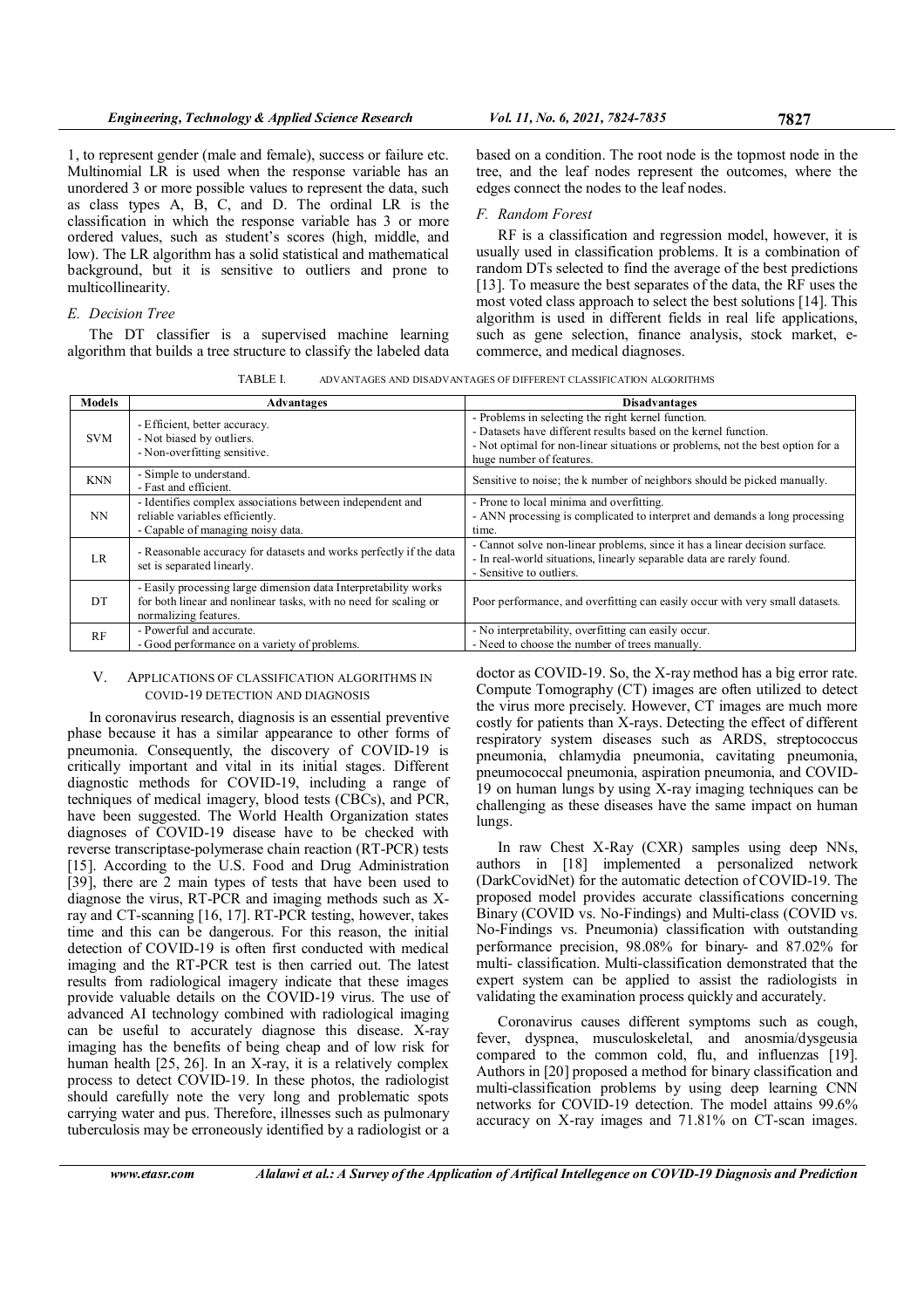CNNs have been used to classify the images of the patients (COVID, normal, and pneumonia classes). The accuracy of the CNN multiclass model with Adam, sProp, and Sgdm optimizers was 96.4%, 95.4%, and 95.5% respectively. On the other hand, the individual classification accuracy with Adam, RmsProp, and Sgdm optimizers was 97.7%, 94.8%, and 97.8.

Authors in [21] proposed a method that used the Decompose, Transfer, and Compose (DeTraC) technique to predict and classify the chest images of COVID-19 patients. DeTraC deals with image recognition and classification successfully. The authors applied the CNN DeTraC in an X-ray images dataset gathered from many hospitals around the world. The model was trained in 3 steps: first was the extraction of the deep features of the images. Second, the optimization step is done by using Stochastic Gradient Descent (SGD). Finally, the images were classified by using the last layer of the DeTraC network. The model achieved a good performance with 95.12% accuracy, 97.91% sensitivity, and 91.87% specificity. On the other hand, authors in [22] proposed a new deep CNN framework to detect and classify the patient's X-Ray images as positive or negative cases. The proposed framework, COVIDX-Net, includes 7 different CNN layers built by 7 models such as VGG16, InceptionV3, V3, DenseNet, and Google MobileNet to analyze and detect viruses. The COVIDX-Net achieved a good performance in VGG19 and DenseNet with F1-scores of 0.89 and 0.9, respectively. Furthermore, authors in [23] introduced another CNN model to detect the confirmed cases of the coronavirus. Authors in [17] used machine-learning for the classification of COVID-19 and non-COVID lung scan slices with 89.8% classification accuracy. Authors in [24] used chest X-ray images for COVID-19 diagnosis, and their classification accuracy was 99.56% for the disease class. Authors in [27] presented an early COVID-19 detection using SVM. The algorithm has applied to CT of abdominal images. From 150 CT images, 4 various dimensional datasets were generated and 4 different methods were employed for extracting chest CT picture features. Then, SVM was utilized to distinguish COVID-19 patients. During the classification process, 10 times cross-validation was used. The achieved classification accuracy was 99.68%.

In coronaviruses detection and prediction, deep learning with a CNN is one of the most accurate solutions. Diagnosing the infected patients currently is done by either CT-scan or Xray chest imaging. Authors in [28] used a dataset provided by the Kaggle to develop a COVID-19 detector, the dataset contained Chest X-Ray (CXR) images of COVID-19 infected patients and of uninfected people. The proposed CNN-based COVID-19 detector was trained on augmented data and achieved high accuracy in the prediction of the patients' needs in the next 7 days. In addition, the prediction of the number of deaths, new confirmed cases and recovered cases was 94.18%, 99.94%, and 90.29% respectively. Implementing the VGG16 CNN in the detector enhanced the model's accuracy. Authors in [29] introduced a new open-source network called COVID-Net. COVID-Net is a deep CNN to detect the COVID-19 positive cases by analyzing CXR images. COVIDx is the largest open-source dataset of COVID-19 patient's CSR images that have been applied to train and assess the suggested COVID-Net. The model achieved good test accuracy equal to

93.3%. Authors in [30] introduced a technique of learning pipeline and multi-view representation of COVID-19 classification utilizing different types of features extracted from CT images. 2522 CT images were used (1495 for COVID-19 patients, and 1027 for Community-Acquired Pneumonia (CAP)). The classification was carried out with different machine learning models, i.e. LR, SVM, KNN, Gaussian-Naive-Bayes classifier, and NNs. The proposed method outperformed the examined machine learning models with accuracy of 95.5%, sensitivity of 96.6%, and specificity of 93.2%.

For the selection of features and classification of COVID-19, authors in [31] suggested two optimization algorithms. There are 3 cascade phases in the proposed structure. Initially, features are being extracted using a CNN called AlexNet from the CT scans. Then, the proposed feature selection algorithm is implemented, a guided Whale Optimization Algorithm (WOA) based on Stochastic Fractal Search (SFS). The selected features were then balanced. Finally, using voting classification and guided WOA based on Particle Swarm Optimization, different classifiers' predictions were collected to determine the most voted class. For evaluating their proposed model, two data sets were used with positive and negative COVID-19 clinical CTimages. The proposed voting classification (PSO-guided-WOA) was 99.5%, higher than the other voting classifiers. Authors in [32] proposed a new architecture for COVID-19 prediction consisting of 3 principal manners: random selection of the region of interest, training of the CNN network to obtain features, and model training on a fully connected network and prediction of various classifiers. This method achieved a classification accuracy of 82.9% utilizing the modified Inception (M-Inception) deep model developed using CT images. Authors in [33] created a large dataset of CT scan and X-ray images from multiple sources and presented two CNN approaches to classify them as having COVID-19 or not, which are transfer learning AlexNet and a simple CNN architecture. They achieved 98% accuracy via the pre-trained model and 94.1% by using the modified CNN. Authors in [34] reviewed the possibility of ML models for diagnosis corona virus using X-Ray images. They used LR and CNN and Generative Adversarial Network (GAN) for data augmentation in order to overcome the overfitting problem. The model gives 95.2– 97.6% accuracy without PCA and 97.6–100% with PCA.

During the coronavirus period, the collected data were often heterogeneous. Their features were categorical and numerical, or specific categorical such as the occurrence of cough, while the numerical features are quantitative, for example the temperature of the body. It is difficult to process these two forms. Moreover, this information may be incomplete as certain features have missing values. Incompleteness and heterogeneity are major challenges in identifying COVID-19 cases for data collected from many people. Heterogeneity and missing values are not directly handled by the common classification algorithms. To deal with these two issues, authors in [34] proposed the KNN Variant (KNNV) classification algorithm for incomplete and heterogeneous datasets as tools for detecting COVID19 cases accurately and efficiently. The two key concepts of the proposed algorithm are that the parameter K is chosen adaptively and that it calculates the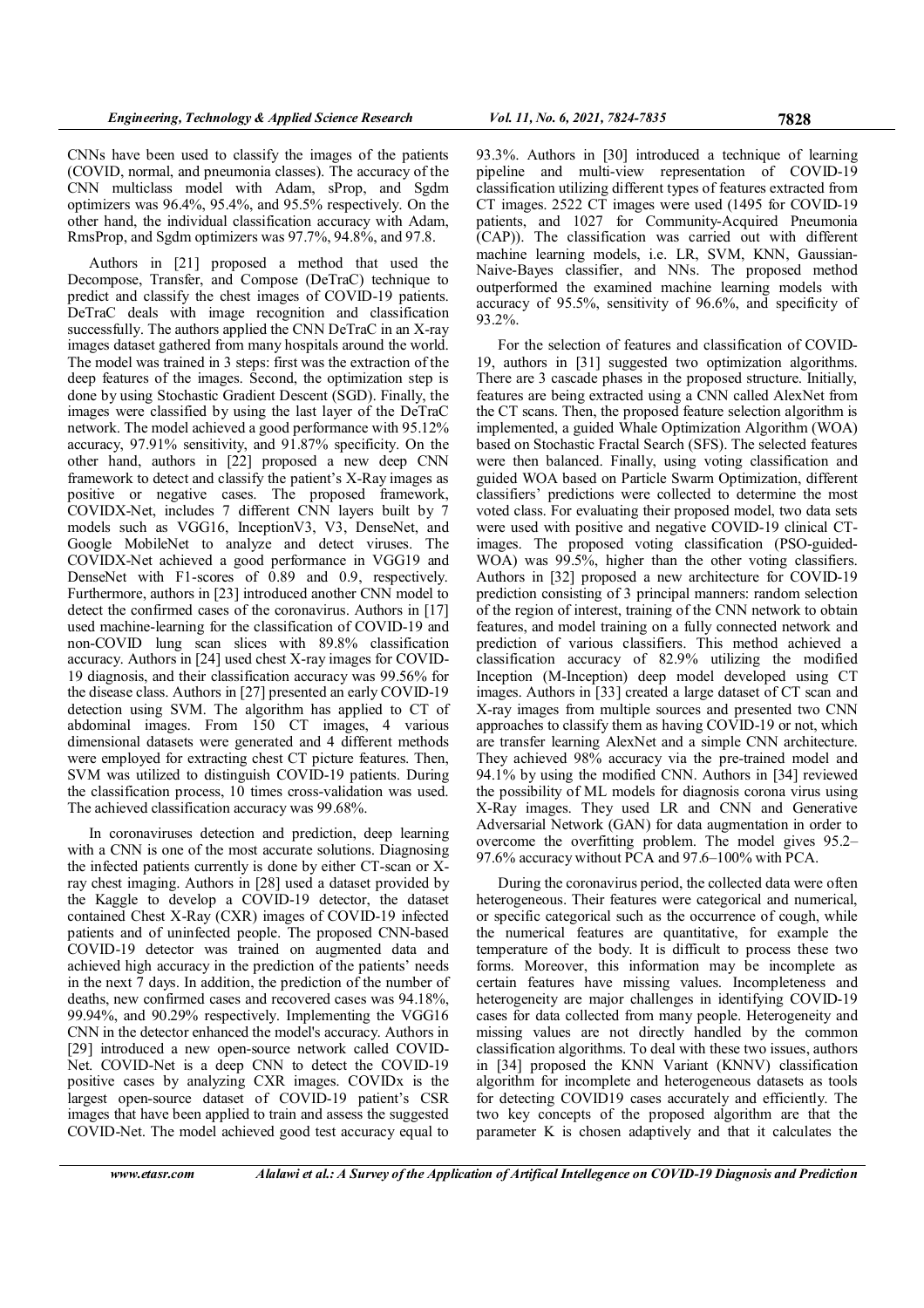distances from other instances in a new way for each case being classified. The datasets were manually generated from a dataset of 68 COVID-19 and 62 non-COVID-19 cases from the SIRM database. Flu cases from the Influenza Research Database (IRD) were used. Then, the 2 datasets were merged and shuffled randomly to obtain an IHC dataset with two subsets: COVID-19 and flu. The results indicate that the suggested algorithm outperforms other known algorithms in terms of accuracy, recall, and F score. Authors in [35] published the initial research of applying an RF algorithm to determine the COVID-19 in clinically available blood test data. The researchers obtained 253 blood samples, including 105 confirmed COVID-19 cases, from different hospitals in Lanzhou, China. The method uses 11 key features out of the 49 clinical blood indexes that have been derived from the RF algorithm. The trained model, with 11 main features, exhibited 95.12% sensitivity, 96.97% specificity, and an overall 96.95% accuracy. In external blood samples, the algorithm's efficiency was slightly lower, with 95.12% sensitivity, 96.97% specificity, and 95.95% accuracy. The used dataset has a very high positive ratio of 41.5% which can affect performance. Moreover, the model in [2] revealed a high positive correlation between the patient's age and gender with the possibility of getting infected by COVID-19. Authors in [36] introduced a study of analyzing X-ray images of patient's and healthy person's lungs to compare and detect the level of infection on the lungs, and then classify it into level-based effect. Because of the complexity and the limited access to X-ray images, complexity-based theory was used to analyze the images.

During the COVID-19 epidemic, classifying the patients into infected or healthy is critical to prevent the spread of the virus. Authors in [37] suggested a technique based on deep learning by utilizing an SVM classifier to detect and classify the X-ray images of the patients' lungs as infected or healthy. Due to the limitation of diagnostic kits, the diagnosis of the disease has been used by X-ray imaging machines, as they are widely available in clinics and hospitals. The proposed system, based on deep CNNs, was used to analyze the X-ray image datasets. The system was trained on two datasets, namely one dataset of positive and one of negative cases. The datasets have been used to extract the images' features based on deep architectures such as GoogleNet, ResNet50, and Inception V3. The combination of the SVM classifier, the open-source dataset, and deep feature extraction techniques achieved accuracy of 95.38%. Authors in [38] proposed a COVID-19 classification by using CT chest images to classify the patients into two groups, +Ve (infected) and -Ve (not-infected). The model, called Multi-Objective Differential Evolution (MODE), with CNN has been implemented in a CT-chest images dataset, but the deep CNN showed some hyperparameter-tuning issues. However, the image features have been extracted by implementing many convolutions and the max-pooling layer was used to minimize the spatial size. The suggested model showed a good rate of accuracy, F-measure, and Kappa with values of 97.89%, 2.0928%, 1.9276% respectively.

Authors in [40] introduced a deep learning-based transfer model to diagnose COVID-19 cases by using CT-scan and CXR images. The algorithm was trained on 3 datasets. The model showed the detection results faster than the RT-PCR

method. In addition, they discovered a pattern between the infected patients with COVID-19 and pneumonia. Performing an X-ray or CT-scan in an infected lung a shadowy area called Ground Glass Opacity (GGO) will appear. Applying deep learning led to fast and efficient detection results. The aim of the model is the binary classification of the chest images in a fast and accurate way. Image classification was conducted and 3 experiments were proposed and applied on the dataset. The model achieved accuracy of 95.61%. Authors in [7] established a community learning model known as ERLX in routine blood tests diagnostics for COVID-19. The proposed model used structural diversity by 2 classificatory levels. To improve predictive capabilities, the prediction from the first classification (extra trees, RF, LR) was supplied to the second classifier (XGBoost). A series of steps in data preparation were

performed using the KNN algorithm to control the null values of the data collection. Isolation Forest (iForest) was used to eliminate outlier data, and SMOTE to equalize data distribution. By comparing the findings with the state-of-the-art studies available for a publicly available dataset from the Albert Einstein Hospital in Brazil, the efficacy and reliability of the model for diagnosing COVID-19 was demonstrated. Ensemble models are more efficient, robust, and flexible since diversity is the fundamental guiding principle for capture underlying training data structure. The ensemble model achieved outstanding performance with an overall accuracy of 99.88%, sensitivity of 98.72%, and specificity of 99.99%.

Due to the small number of X-rays and CT images with COVID-19, training the machine learning and deep network models is extremely difficult. Therefore, transfer-learning could be an applicable solution that has been extensively adopted in several latterly submitted COVID-19 detection methods. A deep transfer learning-based approach has been suggested in [41] using COVID-19, normal, and viral pneumonia CXR images to detect COVID-19 pneumonia automatically, using deep CNNs. The results show that transfer learning has proven to be successful, robust, and easily deployable for detecting COVID-19 with 98% accuracy. However, the conventional transfer-learning system which uses a developed, pre-trained deep network in the images database to transmit the original information might not be an excellent option, since the features of X-rays and CT-image of COVID-19 are completely different from pictures for other apps. But after this research, researchers gave hope that COVID-19 can be recognized from other infections and normal lung conditions by utilizing CXR imaging. Authors in [42] report a COVID-19 prediction analysis in CXR imagery by applying transfer learning. They compared 4 common deep CNN predictors (ResNet18, ResNet50, SqueezeNet, and DenseNet-161). After training, the models presented an average specificity rate of  $\sim$ 90% and 97.5% sensitivity. Authors in [43] suggested a weakly supervised deep-learning technique to detect and identify CT image infection with COVID-19 using 3D CT volumes for classification of COVID-19 and lesion location. The proposed method can reduce the manual labeling requirements of CT images, but it can still reliably detect infections and draw a distinction between COVID-19 and non-COVID-19 images. The model achieved 96.2% accuracy,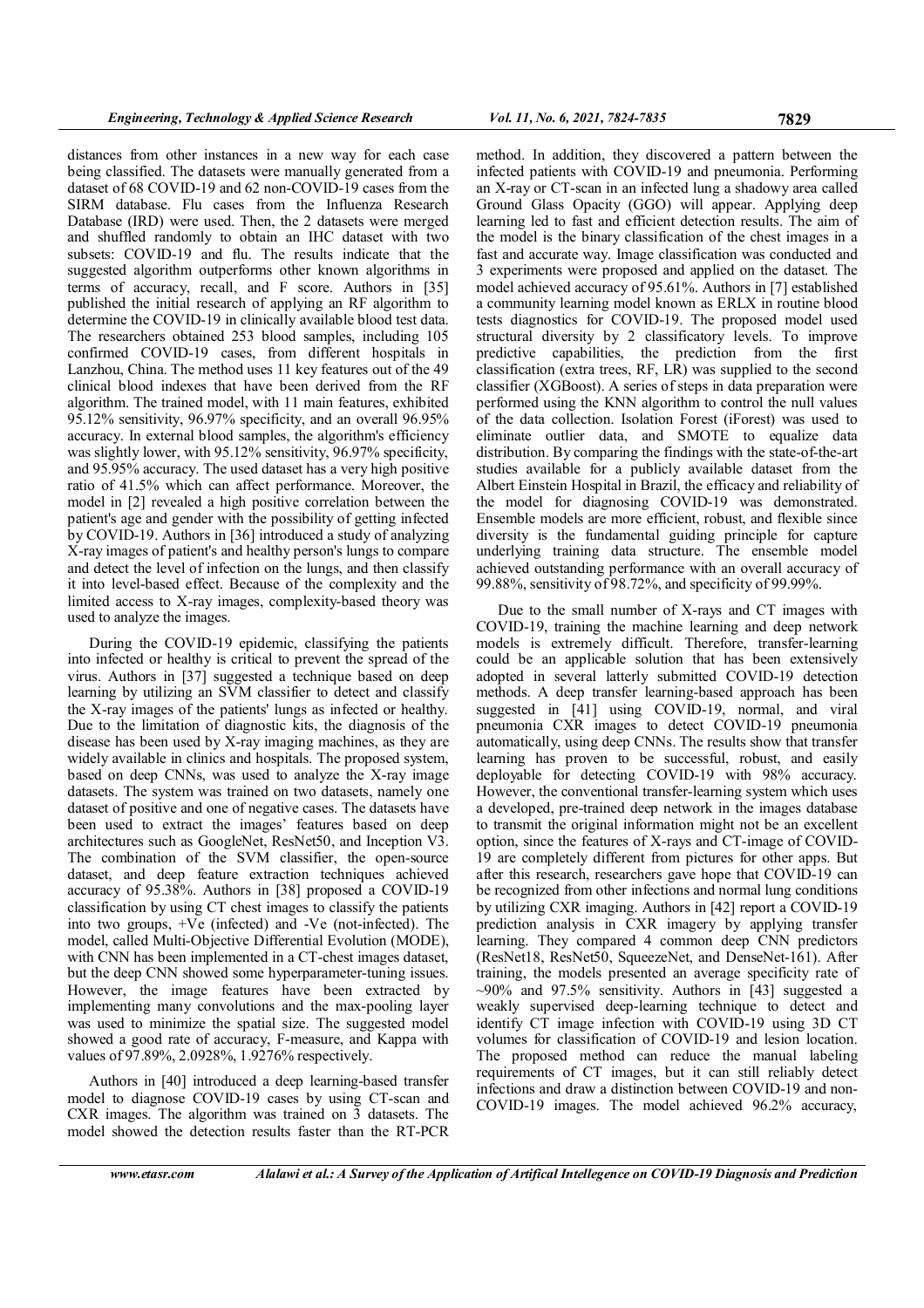94.5% sensitivity, 95.3% specificity, and an AUC value of 0.970.

Authors in [44, 45] stated that for computerized COVID-19 pneumonia detection, CT scans are utilized in deep learning systems. Although CT scans contribute more comprehensive information, X-rays are faster, easier to take, less unhealthy, and cheaper. Nevertheless, it is extremely hard to effectively train a very deep network because of the scarcity of COVID-19 X-rays at that time. The accuracy of their research in COVID-19 classification exhibited 96% AUC, 90% sensitivity, and 96% specificity and 99.6% AUC, 98.2% sensitivity, and 92.2% specificity respectively. In terms of analyzing and detecting the radiological images automatically, CNN deep learning techniques are widely used [46]. Usually in deep learning techniques, model training is conducted with large datasets, but due to the limitation of the infected X-ray or CT scan images, the network weights have been fine-tuned from pre-trained networks. Authors in [47] proposed a classification model to classify the chest CT scan of COVID-19 patients as positive (infected) or negative (uninfected). The model was based on Deep Transfer Learning (DTL) with DenseNet201 and CNN. It had 99.82% training accuracy and the achieved testing and validation accuracies were 96.25% and 97.4% respectively.

Authors in [48] proposed a deep DT classifier consisting of 3 stages. Each DT was trained using a deep learning model with a NN based on a PyTorch frame for the detection of COVID-19 in chest X-ray images. The average acquired accuracy was 95%. Authors in [49] utilized a pretrained DenseNet121 model for the classification of segmented 3D lung regions. The dataset consisted of 2724 CT scans from 2617 sufferers. Lung regions were separated via utilizing the 3d Anisotropic Hybrid Network (AH-Net) architecture, achieving 90.8% accuracy, 93% specificity, and 94.9% AUC score. The significance of using AI in the medical domain to diagnose and predict diseases is in making several decisions based on big data analysis. Authors in [50] suggested a deep learning-based model to predict the coronavirus severity level by using CT scan images of infected patients. The model was trained in 303 chest images and was tested in 105 images, achieving 97.4% training and 81.9% testing accuracy.

Based on coronavirus confirmed cases, countries have been classified into categories based on the risk rate. Authors in [51] proposed an AI-guided method to predict the long-term country-specific risk of COVID-19 by the Bayesian optimization guided shallow LSTM. On average the model showed an accuracy of 77.4%. Applying the model during the pandemic posed many challenges such as the limitation of the dataset, data uncertainty, and data confusion. Authors in [52] provided a system based on deep learning to COVID-19 detection using CNN and convolutional (ConvLSTM) with 100% accuracy and F1 score, while authors in [53] obtained 89.5% accuracy, 88% specificity and 87% sensitivity in CT images. Authors in [54] got AUC of 99% and recall of 93% in COVID-19 diagnosis. Authors in [55] used the ResNet-50 deep learning model to classify COVID-19 in CT scans with 96% AUC. Authors in [56] identified coronavirus cases rapidly using the RestNet-100 CNN along with LR achieving accuracy of 99.15%. Authors in [57] proposed COVID-19 pneumonia detection using a small number of COVID-19 CXR images. They optimized the features using the CNN model CONVNet with 98.1% accuracy. Authors in [58] investigated the performance of KNN, DT, NB, SVM, and LR to discover COVID-19 cases. The results were 93% accuracy for NB and DT, 93.60% for SVM, 93.50% for KNN, and 92.80% for LR and they concluded that ML methods have an important use in identifying COVID-19. Authors in [59] proposed a detectionclassification approach to diagnose COVID-19 by examining the patients' lungs using CT-scan and X-ray images. Their approach was compared with the SVM classifier. The comparison was made on the classification accuracy as a performance indicator. The classification–detection model achieved 84% and 75% with CXRs and CT-scans, respectively.

Table II provides a summary of all the reviewed studies.

#### VI. COVID-19 IMAGE DATASETS

CT scanning and X-ray imaging are the most common used techniques in respiratory disease diagnosis. For decades, radiologists and other healthcare professionals have used them. Discovering COVID-19 early is crucial to prevent its spread by using diagnostic imagery methods. To show the damage of COVID-19 on the patient's lungs, many health and technology centers publish data about COVID-19, pneumonia, and acute respiratory distress syndrome. Authors in [61] produced the first public dataset of the frontal view of X-ray images. The dataset was collected from different open sources by the University of Montreal. It consists of more than 400 CT and Xray images of COVID-19, SARS, MERS-CoV, varicella, influenza, and herpes patients. The dataset is continuously updated by the newest COVID-19 cases through the GitHub link [62]. The dataset in [63] is a public dataset of 5,863 X-Ray images categorized into normal/healthy lungs and pneumoniainfected lungs. Another dataset of chest X-ray images of COVID-19 cases was published in 2020 [64]. The dataset contains X-ray images of COVID-19-infected lungs along with normal lungs in addition to viral pneumonia images. It consists of 3,487 images of normal, COVID-19, and viral patients. There is also a public dataset available on the Kaggle website [65], which contains a mixture of X-ray and CT scan images of patients diagnosed with COVID-19. Patients' images were extracted from public articles in RSNA, Radiopaedia, and SIRM [66]. ChestX-ray8 is a large public database provided in [32]. It consists of frontal-view X-ray images collected from 1992 to 2015. The dataset contains 108,948 images of more than 32,717 patients. Images are labeled and divided among 8 common thoracic pathology diseases. Authors in [67] produced a publicly available dataset of CT scan images of COVID-19 cases. The COVID-CT dataset contains 349 CT scans of confirmed cases, which were collected from relative sources, such as medRxiv, NEJM, JAMA, Lancet, and bioRxiv. The COVID-19 CT lung and infection segmentation dataset [68] contains 100 CT images collected from more than 40 patients with COVID-19. The COVID-19 imaging database is another open-source dataset used by the British Society of Thoracic Imaging [69]. This dataset is used for learning and education purposes and it consists of 59 images of SARS-CoV2 patients.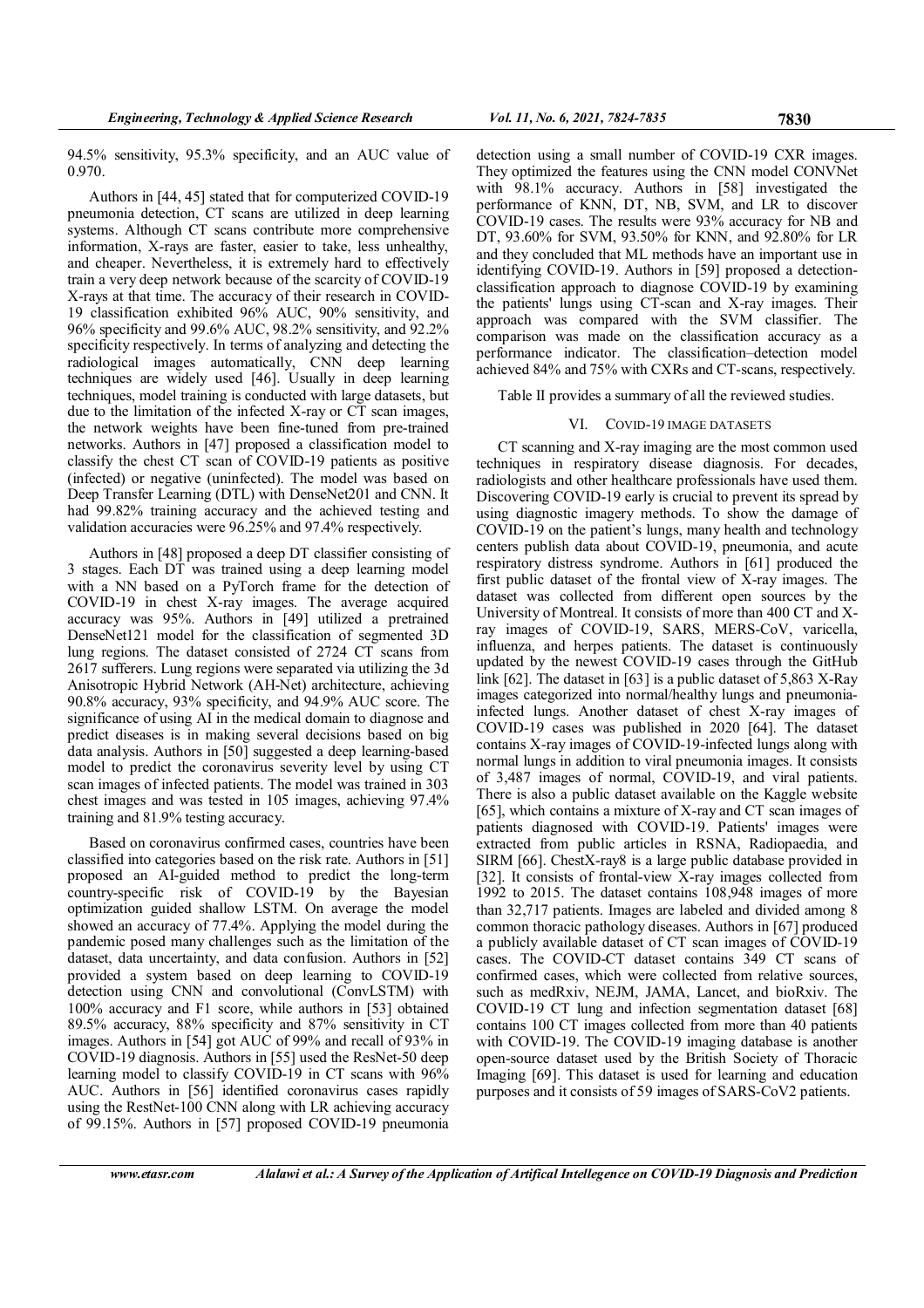## VII. DISCUSSION

This study focused on the latest studies that used AI applications to confront COVID-19. In imaging-based COVID-19 classification, AI has been successfully applied. However, much work remains to be done. A growing number of different classification and prediction models use AI along with more publicly available datasets. In this paper, many recent research studies were reviewed. These studies involved deep learning and machine learning for COVID-19 classification. Deep learning approaches, such as CNNs, automatically perform the function extraction process. Little research, however, has been done on traditional machine learning models, like KNN, SVM, RF, and DT (see Table II). Most of this research used medical images to diagnose COVID-19 because they provide more details and depict the diseased areas of the body. The AI-based classification of CXRs has the untapped potential to meet this need.

Latest research has shown that compared with CT and Magnetic Resonance Imaging (MRI), CXR-related diagnosis is the most widely used because of its low cost, short therapy time, and low radiation exposure. However, the reviewed studies that used these images have some weaknesses. Some did not involve all age groups or adequately considered the patient's gender. Improving upon this can help facilitate the classification process of machine learning models. Given the small number of CXR and CT pictures available for COVID-19 at that time, the AI models were trained on fewer pictures, which may lead to overfitting in classification models and low accuracy. Deep learning models must be based on large datasets to work efficiently. For this reason, some techniques, such as augmentation, have been used to generalize models and to increase the size of the datasets. Researchers constantly work to update classification models and to increase their reliability and usefulness in real-life circumstances using the available datasets. In addition, the availability of more and more diversified training images would make the creation of strong and scalable classification models easier. AI-based disease classification can be merged with confirmed lab tests. It would be an excellent suggestion to help diagnose and evaluate recovering/infected patients utilizing fast AI-based tools.

Deep learning has become the dominant approach for detecting and diagnosing COVID-19. The image data in COVID-19 applications, however, could be inconsistent and inaccurate, posing a challenge for the creation of an exact segmentation and diagnostic network. For this situation, weakly supervised deep learning approaches may help. Some researchers diagnose COVID-19 cases employing machine learning methods by utilizing deep learning strategies via selecting the features of the images and obtaining high quality results. Finally, all the medical images used in the previous studies were not standardized and from different sources, in addition to the different medical devices that took these pictures. All these factors make a comprehensive comparison difficult.

# VIII. CONCLUSION

The negative impact of COVID-19 has increased since December 2019. AI methods and applications in the medical

fields showed success in fighting the virus. In this paper, an extensive review of the latest studies in COVID-19 classification and prediction was presented with a description of the frequently used methods and techniques in disease diagnosis, detection, and prediction. The number of contributions in this field is growing exponentially due to their success in preventing the spread of COVID-19. This paper summarized the research papers in classification algorithms and their applications in COVID-19 prediction models with a review of the method's aim in addition to the models' performance. Among the published studies, the use of deep learning in radiology imaging machines improved the models' performance.

## IX. FUTURE DIRECTIONS AND CHALLENGES

The researchers in machine learning –related COVID-19 detection may face several challenges, especially when dealing with data provided from different sources and different formats.

• Large-scale training data are scarce and difficult to get.

Many deep learning techniques rely on a large dataset to train models, such as medical images to build an automatic system for prediction [70]. Due to the rapid explosion of COVID-19, the interpretation and labeling of training samples are time-consuming and require expert physicians, which results in insufficient data [71].

• Inappropriate data

Diverse online publications have published incorrect reports concerning COVID-19. Because of this problem, the use and reliability of AI-based methods have been reduced.

• Data protection and privacy.

To prevent the spread of COVID-19 and conduct proper contact tracing, patient's personal information is often collected, such as their identity number, contact information, and medical data. Therefore, protecting and maintaining the patient's privacy during treatment is incredibly important.

• Incorrect structured and unstructured data.

Incorrect information in text descriptions and medical images poses a challenge to researchers and machine learning models. A huge amount of data from various sources may be impossible to be used. AI also faces problems, such as dealing with unbalanced datasets, difficulty in screening, triaging patients due to restrictions [72], and social distancing, as well as dealing with poor quality data. Regarding future research directions, AI can be used in remote video investigation and consultations, biological research and knowledge of important protein structures and virus sequences, impact assessment of COVID-19, drug development, patient contact tracking, as well as diagnosis and treatment of COVID-19.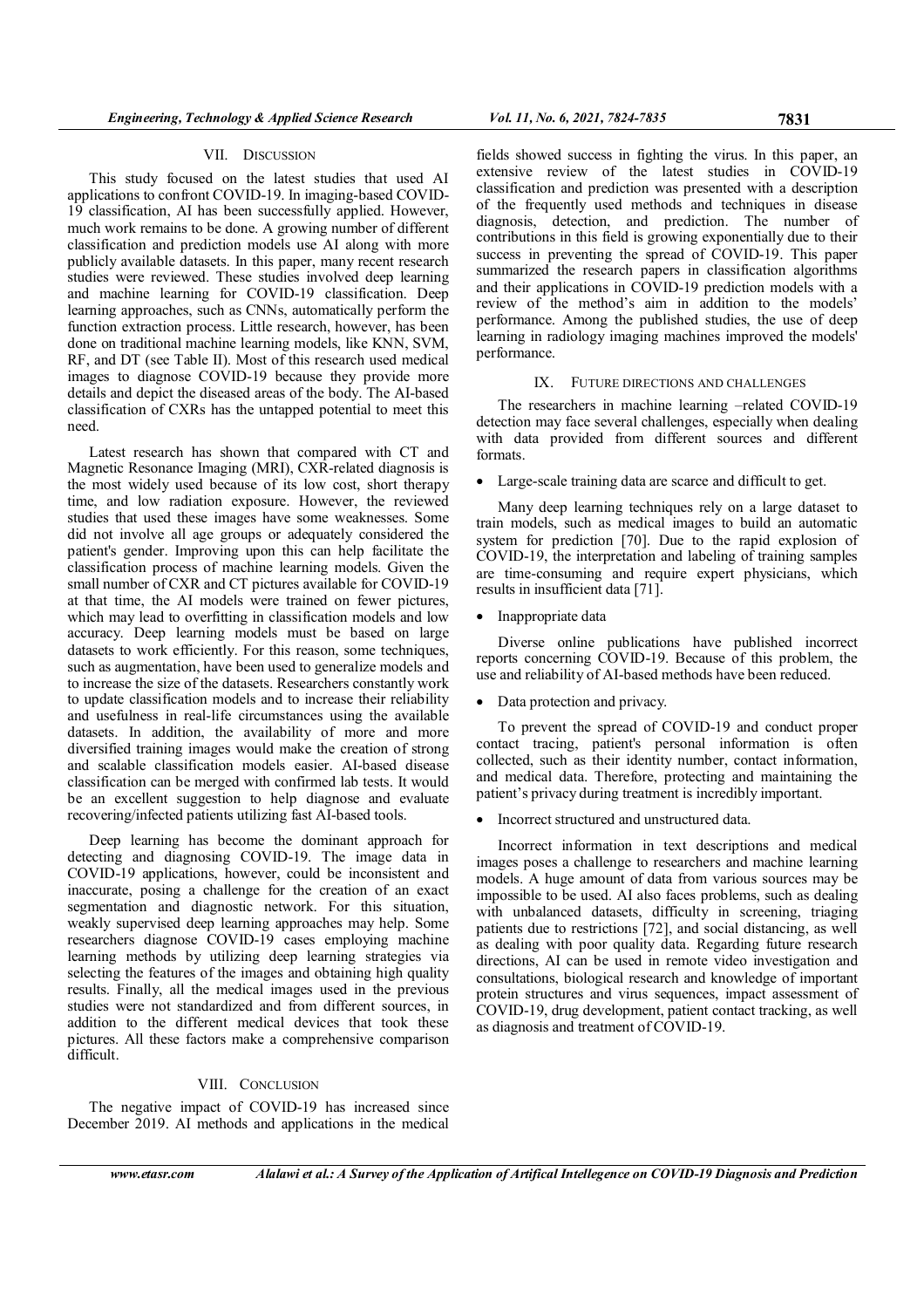|        |                                                                                                                                                                 | TADLE 11.                                                                                         | SUMMARY OF THE RESEARCH ON COVID-19 DIAGNOSIS                                                                                                          |                                                                                                                                                   |
|--------|-----------------------------------------------------------------------------------------------------------------------------------------------------------------|---------------------------------------------------------------------------------------------------|--------------------------------------------------------------------------------------------------------------------------------------------------------|---------------------------------------------------------------------------------------------------------------------------------------------------|
| Ref.   | Aim                                                                                                                                                             | <b>Methods</b>                                                                                    | <b>Datasets</b>                                                                                                                                        | Performance<br>Revealed a high positive correlation                                                                                               |
| $[2]$  | Proposed a fine-tuned RF model supported<br>with AdaBoost algorithm for covid-19<br>prediction.                                                                 | Boosted RF algorithm                                                                              | Novel Coronavirus 2019 dataset.                                                                                                                        | between the patient's age and sex with<br>the possibility of getting infected by<br>Covid-19.                                                     |
| $[3]$  | ERLX model developed for the detection<br>and classification of COVID-19.                                                                                       | Extra trees, RF, LR,<br><b>XGBoost</b>                                                            | Routine blood examinations of COVID-<br>19 cases at Albert Einstein Hospital.                                                                          | 99.88% accuracy, 98.72% sensitivity,<br>99.99% specificity.                                                                                       |
| $[4]$  | Classifying COVID-19 and non-COVID<br>classes based on lung CT scans                                                                                            | NB, KNN, DT, RF,<br><b>SVM</b>                                                                    | CT scans from available datasets,<br>including 500 photos (250 normal and<br>250 COVID-19).                                                            | Accuracy of NB, KNN, DT at 80%, of<br>RF at 79%, and of SVM at 81%                                                                                |
| $[5]$  | Implemented a personalized network<br>(DarkCovidNet) for automatic COVID-19<br>detection                                                                        | DarkNet classifier                                                                                | 127 infected patients, 500 normal cases,<br>and 500 pneumonia frontal X-ray<br>images.                                                                 | 98.08% for binary and 87.02% for<br>multi-class classification accuracy.                                                                          |
| [6]    | Proposed a method for binary classification<br>and multi-classification problems by using a<br>deep learning CNN network for the<br>identification of COVID-19. | Deep CNN                                                                                          | 910 X-rays and CT scans of COVID-19.                                                                                                                   | 99% accuracy on X-ray images, and<br>71% on CT-scan images.                                                                                       |
| $[7]$  | Used DeTraC to predict and classify the<br>chest images of COVID-19 sufferers                                                                                   | DeTraC with CNN                                                                                   | CXR photos from many hospitals<br>worldwide.                                                                                                           | 95.12% accuracy, 97.91% sensitivity,<br>91.87% specificity.                                                                                       |
| [8]    | Prediction of patient's images as positive or<br>negative cases.                                                                                                | COVIDX-Net deep<br>CNN framework                                                                  | 50 X-ray photos with 25 positive<br>COVID-19 confirmed cases.                                                                                          | The COVIDX-Net achieved a good<br>performance in VGG19 and DenseNet<br>including f1-scores of 0.89 and 0.9,<br>respectively.                      |
| $[9]$  | Detect the confirmed cases of coronavirus                                                                                                                       | Deep CNN with<br>ResNet50, ResNet101,<br>ResNet 152, Inception<br>V3, and Inception-<br>ResNet V2 | Dr. Joseph Cohen open-source dataset<br>and CXR images (pneumonia).                                                                                    | Accuracy of 96.1%, 99.5, and 99.7 for<br>dataset-1, dataset-2, and dataset-3<br>respectively.                                                     |
| $[10]$ | Utilizing CNN to diagnose cases of COVID-<br>19 with chest X-rays                                                                                               | Xception and<br>ResNet50V2-based<br><b>CNN</b>                                                    | X-rays datasets of 180 images of<br>COVID-19.                                                                                                          | 99.56% accuracy and 80.53% recall.                                                                                                                |
| $[11]$ | Early COVID-19 detection                                                                                                                                        | <b>SVM</b>                                                                                        | 150 CT images for COVID-19.                                                                                                                            | 99.68% accuracy.                                                                                                                                  |
| $[12]$ | A detector trained on augmented data with<br>high accuracy in the prediction of the<br>patients' needs in the next 7 days.                                      | Deep learning CNN                                                                                 | COVID-19 X-ray images                                                                                                                                  | High accuracy of 94.18%, 99.94%,<br>and 90.29% respectively in predicting<br>the number of deaths, newly<br>confirmed cases, and recovered cases. |
| $[13]$ | A new open-source network called COVID-<br>Net to distinguish the Covid-19 positive<br>cases by analyzing CXR images.                                           | Deep CNN                                                                                          | COVIDx is the largest open-source<br>dataset of Covid-19 patient's CXR<br>images.                                                                      | 93.3% accuracy.                                                                                                                                   |
| $[14]$ | COVID-19 classification based on pipeline<br>and multiview representation learning<br>method.                                                                   | Pipeline and multiview<br>representation learning                                                 | CT images of 1495 COVID-19 1027<br>CAP.                                                                                                                | 95.5% accuracy, 96.6% sensitivity,<br>93.2% specificity.                                                                                          |
| $[15]$ | Two optimization algorithms were<br>introduced in order to select and classify<br>features of the COVID-19.                                                     | CNN, Guided WOA                                                                                   | 334 CT images for COVID-19 and 794<br>CT images for non-COVID-19.                                                                                      | 99.5% accuracy.                                                                                                                                   |
| $[16]$ | COVID-19 prediction consisting of 3 main<br>processes.                                                                                                          | <b>CNN</b>                                                                                        | CT images of 453 COVID-19 cases                                                                                                                        | 82.9% accuracy.                                                                                                                                   |
| $[17]$ | KNNV classification algorithms for<br>incomplete and heterogeneous datasets as<br>tools for detecting COVID19 cases                                             | KNNV                                                                                              | IHC dataset with 68 COVID patients<br>and 62 flu patients.                                                                                             | All metrics indicate that KNNV is<br>much stronger than the relevant<br>algorithms.                                                               |
| $[18]$ | Discover COVID-19 from clinically<br>available blood test data                                                                                                  | RF                                                                                                | Hospitals, Lanzhou, China.                                                                                                                             | 95.12% sensitivity, 96.97% specificity,<br>96.95% accuracy.                                                                                       |
| $[19]$ | Suggested a system based on deep CNNs to<br>analyze X-ray image datasets.                                                                                       | Deep CNN                                                                                          | One dataset with 25 cases of COVID-<br>19+ and 25 of COVID-19-X-ray<br>images and another with 133 CRX<br>images as COVID-19- and 133 as<br>COVID-19+. | Achieved accuracy in terms of testing,<br>F1 score, MCC, and Kappa, 95.38%,<br>95.52%, 91.41%, 90.76%<br>respectively.                            |
| $[20]$ | Classify the patients into $+Ve$ (infected) and<br>-Ve (not-infected) groups.                                                                                   | MODE with CNN                                                                                     | X-ray and CT scan images                                                                                                                               | Accuracy, F-measure, and Kappa<br>statistics were 97.89%, 2.0928%,<br>1.9276% respectively                                                        |
| $[21]$ | A deep learning-based transfer model to<br>diagnose COVID-19 cases. Binary<br>classification in a fast and accurate way.                                        | Deep learning-based<br>transfer model                                                             | Three datasets SARS-COV2 CT-scan,<br>CRX, and COVID-CRX                                                                                                | 95.61% accuracy.                                                                                                                                  |
| $[22]$ | Automatic detection of COVID-19<br>pneumonia utilizing DCNNs.                                                                                                   | <b>DCNN</b>                                                                                       | 864 COVID-19, 1345 pneumonia, and<br>1341 CXR images.                                                                                                  | 98% accuracy.                                                                                                                                     |
| $[58]$ | Building automatic CT picture analysis tools<br>based on AI for Coronavirus identification,<br>quantification, and tracking.                                    | Deep Learning                                                                                     | CT image datasets, the testing set had<br>157 international patients                                                                                   | 99.6% AUC, 98.2% sensitivity, 92.2%<br>specificity.                                                                                               |

| TABLE II. | SUMMARY OF THE RESEARCH ON COVID-19 DIAGNOSIS |  |
|-----------|-----------------------------------------------|--|
|           |                                               |  |

www.etasr.com Alalawi et al.: A Survey of the Application of Artifical Intellegence on COVID-19 Diagnosis and Prediction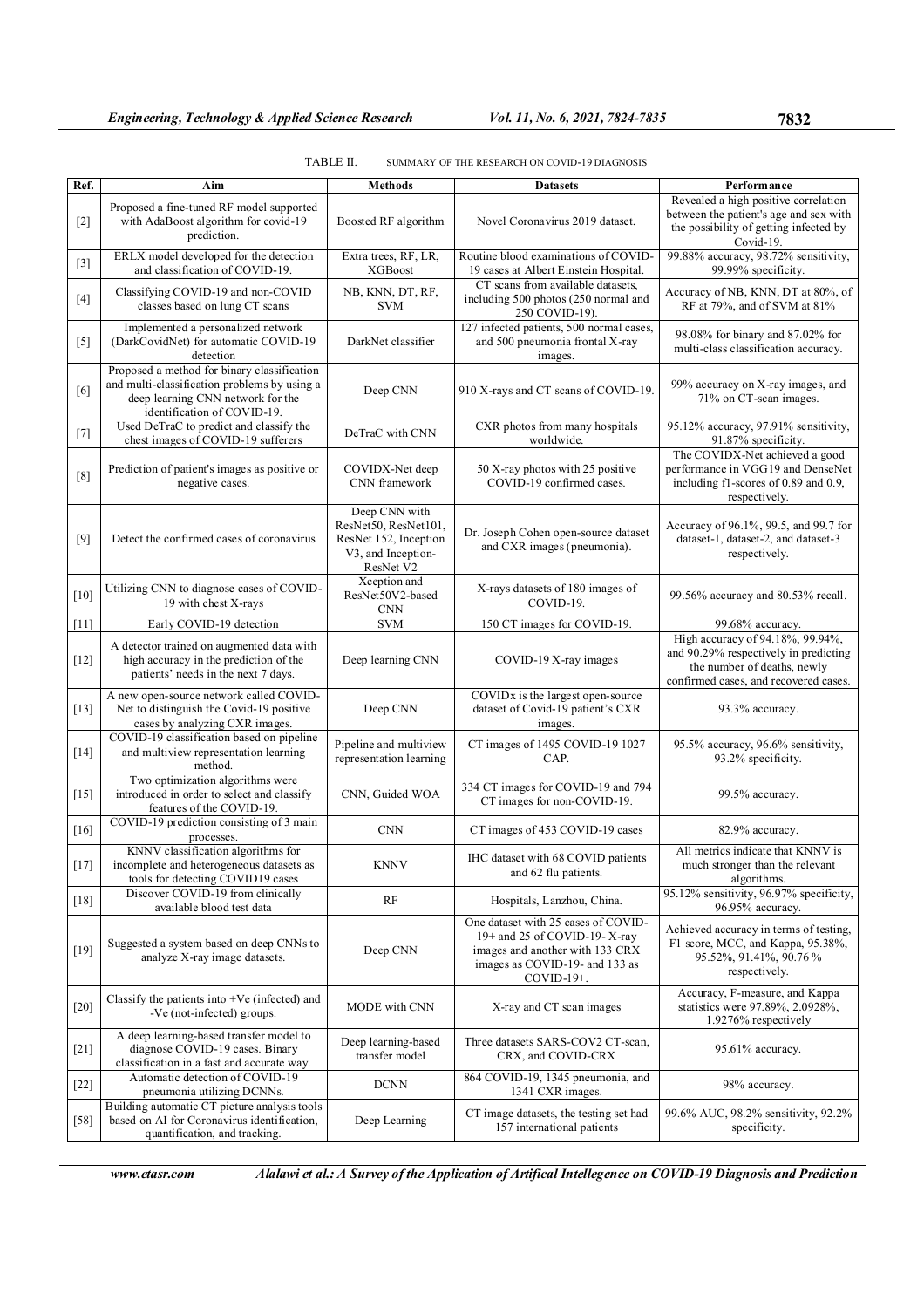| $[54]$ | A weakly-supervised DL for identifying and<br>classifying COVID-19 from CT scans and<br>reduce the requirements of labeling the CT<br>images.                                                                                 | Weakly-supervised<br>deep learning system<br>using CNN               | 150 3D chest CT scans of COVID-19.<br>CAP, and NP patients respectively                                                                                              | 96.2% accuracy, 94.5% sensitivity,<br>95.3% specificity, 97.0% AUC.              |
|--------|-------------------------------------------------------------------------------------------------------------------------------------------------------------------------------------------------------------------------------|----------------------------------------------------------------------|----------------------------------------------------------------------------------------------------------------------------------------------------------------------|----------------------------------------------------------------------------------|
| $[23]$ | COVID-19 prediction in CXR imaging<br>using transfer learning.                                                                                                                                                                | Deep Transfer Learning<br>(CNN)                                      | 5,000 CXRs from publicly available<br>datasets                                                                                                                       | Specificity rate of $\sim$ 90% with a<br>sensitivity range of 97.5%              |
| $[54]$ | A weakly-supervised DL for identifying and<br>classifying COVID-19 from CT scans and<br>reduce the requirements of labeling the CT<br>images.                                                                                 | Weakly-supervised<br>deep learning system<br>using CNN               | 150 3D chest CT scans of COVID-19.<br>CAP, and NP patients respectively                                                                                              | 96.2% accuracy, 94.5% sensitivity,<br>95.3% specificity, 97.0% AUC.              |
| $[16]$ | A fully automated chest CT framing for<br>detecting COVID-19                                                                                                                                                                  | Deep Learning                                                        | 3D chest CT exams acquired from 6<br>medical centers, consisting of 1296<br>images of COVID-19 patients                                                              | 96% AUC, 90% sensitivity, 96%<br>specificity.                                    |
| $[59]$ | A deep learning-based transfer model to<br>diagnose COVID-19 cases by utilizing CT-<br>scan and X-ray images of the human's chest.<br>The aim is the binary classification of the<br>chest images in a fast and accurate way. | Deep learning-based<br>transfer model                                | Three datasets SARS-COV2 CT-scan,<br>Chest X-Ray images, and COVID-<br><b>CXRs</b>                                                                                   | 95.61% accuracy.                                                                 |
| [60]   | A COVID-19 assessment DT classifier from<br>CXR images.                                                                                                                                                                       | Deep learning-based<br>DT classifier                                 | <b>CXR</b>                                                                                                                                                           | 95.0% accuracy.                                                                  |
| $[28]$ | Utilized pre-trained model DenseNet121 to<br>classify the segmented 3D lung regions.                                                                                                                                          | AH-Net DenseNet121                                                   | CT images of 1029 COVID-19 1695<br>non-COVID-19 patients.                                                                                                            | 0.90% accuracy, 93% specificity, and<br>94% AUC.                                 |
| [62]   | Predict the severity level of Coronavirus by<br>using CT scan images of infected patients.                                                                                                                                    | Deep learning                                                        | The dataset contains 303 CT-images as<br>a training set and 105 images as testing<br>set.                                                                            | 97.4% training and 81.9% testing<br>accuracy.                                    |
| [43]   | Classify the countries based on the risk rate.                                                                                                                                                                                | AI-guided method with<br>Bayesian optimizer                          | COVID-19 open-source dataset and<br>weather dataset, the number of cases<br>confirmed, number of cases recovered,<br>and the total number of deaths are<br>included. | 77.4% accuracy.                                                                  |
| $[44]$ | Create a large dataset and classify COVID-<br>19                                                                                                                                                                              | CNN model and pre-<br>trained AlexNet                                | 170 X-ray images and 361 CT images<br>of COVID-19                                                                                                                    | AlexNet =98%, CNN =94.1%.                                                        |
| $[62]$ | Diagnose corona virus with PCA.                                                                                                                                                                                               | LR, CNN                                                              | X-ray images.                                                                                                                                                        | 95.2-97.6% accuracy without PCA<br>and 97.6-100% with PCA.                       |
| [63]   | COVID-19 detection                                                                                                                                                                                                            | LSTM and CNN                                                         | CT and X-ray images                                                                                                                                                  | 100% for accuracy and F1 score.                                                  |
| $[64]$ | COVID-19 detection                                                                                                                                                                                                            | Deep learning                                                        | CT images of 259 patients.                                                                                                                                           | 89.5% accuracy, 88% specificity, 87%<br>sensitivity.                             |
| [65]   | COVID-19 diagnosis                                                                                                                                                                                                            | Deep learning-based CT<br>diagnosis                                  | CT scans of 88 patients of COVID-19,<br>101 of bacterial pneumonia, 86 healthy<br>persons.                                                                           | AUC of 0.99 and recall of 0.93.                                                  |
| [66]   | Classify COVID-19                                                                                                                                                                                                             | ResNet-50 deep<br>learning                                           | CT scan                                                                                                                                                              | 96% AUC                                                                          |
| [67]   | Identify corona virus rapidly                                                                                                                                                                                                 | $ResNet-100$                                                         | CT scan                                                                                                                                                              | 99.15% accuracy.                                                                 |
| $[37]$ | Feature optimization using CNN                                                                                                                                                                                                | CNN model<br>(COVXNet)                                               | X-rays                                                                                                                                                               | 98.1% accuracy.                                                                  |
| $[38]$ | Investigate the performance of ML to<br>discover the COVID-19.                                                                                                                                                                | KNN, DT, NB, SVM,<br>LR                                              | Digital data of 1,048,576 patients.                                                                                                                                  | 93% accuracy for NB and DT, 93.60%<br>for SVM, 93.50% for KNN, 92.80%<br>for LR. |
| $[39]$ | Classify COVID-19 using CT-scan and X-<br>ray imaging techniques.                                                                                                                                                             | ResNet50,<br>InceptionResNetV2,<br>Xception, VGGNet16,<br><b>SVM</b> | CXR images and CT scans.                                                                                                                                             | Accuracy of 84% and 75% for X-Ray<br>and CT-scans, respectively.                 |

## **REFERENCES**

- [1] World Health Organization, "Q&As on COVID-19 and related health topics." https://www.who.int/emergencies/diseases/novel-coronavirus-2019/question-and-answers-hub (accessed Oct. 28, 2021).
- [2] S. Parasa, N. Reddy, D. O. Faigel, A. Repici, F. Emura, and P. Sharma, "Global Impact of the COVID-19 Pandemic on Endoscopy: An International Survey of 252 Centers From 55 Countries," Gastroenterology, vol. 159, no. 4, pp. 1579-1581.e5, Oct. 2020, https://doi.org/10.1053/j.gastro.2020.06.009.
- [3] "Coronavirus (COVID-19) Testing," Our World in Data, Mar. 05, 2020. https://ourworldindata.org/coronavirus-testing (accessed Oct. 28, 2021).
- [4] C. Iwendi et al., "COVID-19 Patient Health Prediction Using Boosted Random Forest Algorithm," Frontiers in Public Health, vol. 8, 2020, Art. no. 357, https://doi.org/10.3389/fpubh.2020.00357.

[5] A. A. Soofi and A. Awan, "Classification Techniques in Machine Learning: Applications and Issues," Journal of Basic & Applied Sciences, vol. 13, pp. 459–465, 2017.

- [6] S. Lalmuanawma, J. Hussain, and L. Chhakchhuak, "Applications of machine learning and artificial intelligence for Covid-19 (SARS-CoV-2) pandemic: A review," Chaos, Solitons & Fractals, vol. 139, Oct. 2020, Art. no. 110059, https://doi.org/10.1016/j.chaos.2020.110059.
- [7] M. AlJame, I. Ahmad, A. Imtiaz, and A. Mohammed, "Ensemble learning model for diagnosing COVID-19 from routine blood tests," Informatics in Medicine Unlocked, vol. 21, Jan. 2020, Art. no. 100449, https://doi.org/10.1016/j.imu.2020.100449.
- [8] Y. Mohamadou, A. Halidou, and P. T. Kapen, "A review of mathematical modeling, artificial intelligence and datasets used in the study, prediction and management of COVID-19," Applied Intelligence, vol. 50, no. 11, pp. 3913–3925, Nov. 2020, https://doi.org/10.1007/ s10489-020-01770-9.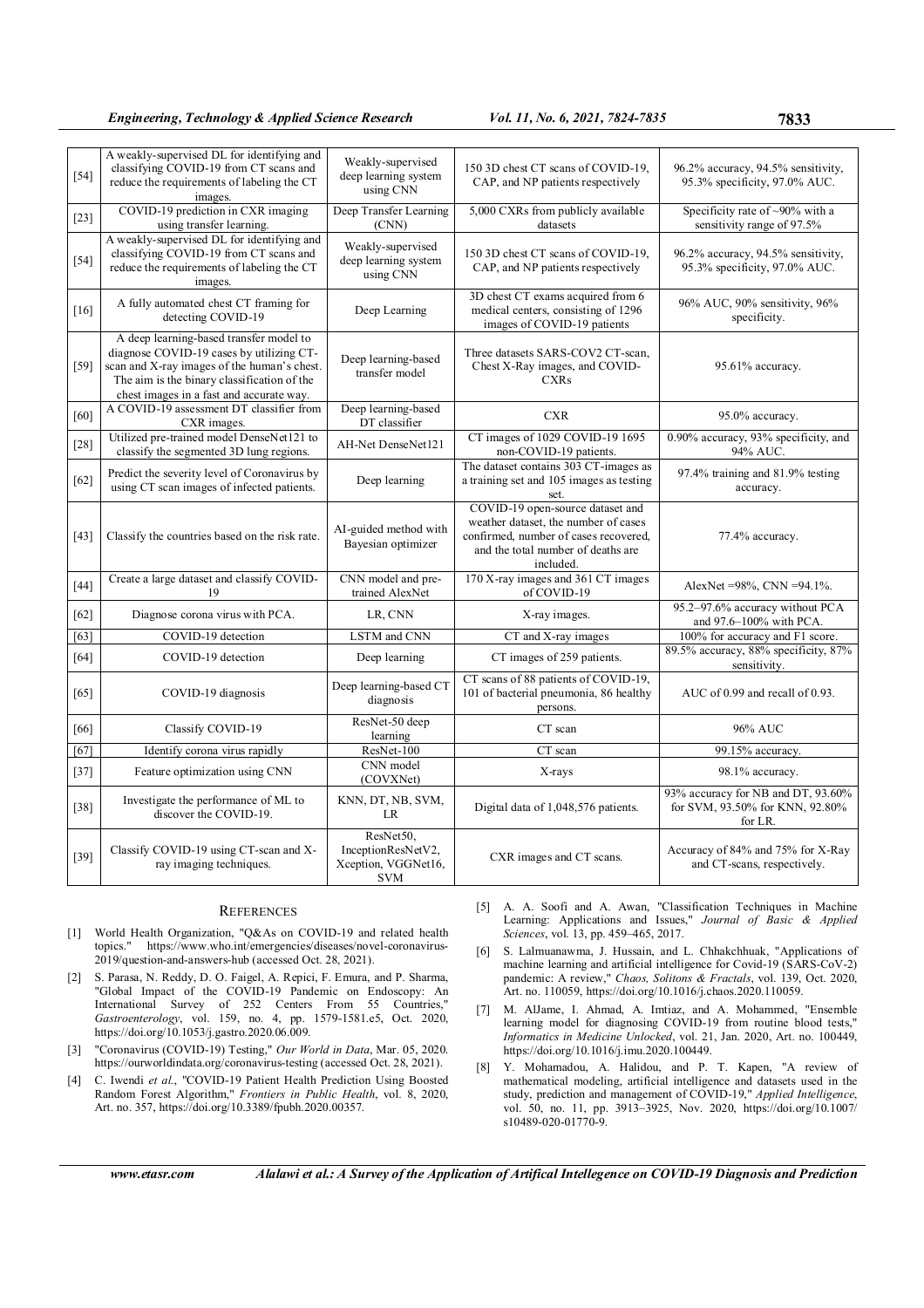- [9] C. Cortes and V. Vapnik, "Support-vector networks," Machine Learning, vol. 20, no. 3, pp. 273–297, Sep. 1995, https://doi.org/ 10.1007/BF00994018.
- [10] K. Aida-zade, A. Xocayev, and S. Rustamov, "Speech recognition using Support Vector Machines," in 10th International Conference on Application of Information and Communication Technologies, Baku, Azerbaijan, Oct. 2016, pp. 1–4, https://doi.org/10.1109/ICAICT.2016. 7991664.
- [11] Y. Tian, E. Li, L. Yang, and Z. Liang, "An image processing method for green apple lesion detection in natural environment based on GA-BPNN and SVM," in International Conference on Mechatronics and Automation, Changchun, China, Aug. 2018, pp. 1210–1215, https://doi.org/10.1109/ICMA.2018.8484624.
- [12] S. Dreiseitl and L. Ohno-Machado, "Logistic regression and artificial neural network classification models: a methodology review," Journal of Biomedical Informatics, vol. 35, no. 5, pp. 352–359, Oct. 2002, https://doi.org/10.1016/S1532-0464(03)00034-0.
- [13] G. Biau and E. Scornet, "A random forest guided tour," TEST, vol. 25, no. 2, pp. 197–227, Jun. 2016, https://doi.org/10.1007/s11749-016-0481- 7.
- [14] M. Zakariah, "Classification of large datasets using Random Forest Algorithm in various applications: Survey," International Journal of Engineering and Innovative Technology, vol. 4, no. 3, pp. 189–198, 2014.
- [15] C. Sohrabi et al., "World Health Organization declares global emergency: A review of the 2019 novel coronavirus (COVID-19)," International Journal of Surgery, vol. 76, pp. 71–76, Apr. 2020, https://doi.org/10.1016/j.ijsu.2020.02.034.
- [16] I. D. Apostolopoulos and T. A. Mpesiana, "Covid-19: automatic detection from X-ray images utilizing transfer learning with convolutional neural networks," Physical and Engineering Sciences in Medicine, vol. 43, no. 2, pp. 635–640, Jun. 2020, https://doi.org/ 10.1007/s13246-020-00865-4.
- [17] S. Kadry, V. Rajinikanth, S. Rho, N. S. M. Raja, V. S. Rao, and K. P. Thanaraj, "Development of a Machine-Learning System to Classify Lung CT Scan Images into Normal/COVID-19 Class, arXiv:2004.13122 [cs, eess, stat], Apr. 2020, Accessed: Oct. 28, 2021. [Online]. Available: http://arxiv.org/abs/2004.13122.
- [18] T. Ozturk, M. Talo, E. A. Yildirim, U. B. Baloglu, O. Yildirim, and U. Rajendra Acharya, "Automated detection of COVID-19 cases using deep neural networks with X-ray images," Computers in Biology and Medicine, vol. 121, Jun. 2020, Art. no. 103792, https://doi.org/10.1016/ j.compbiomed.2020.103792.
- [19] A. Carfì, R. Bernabei, and F. Landi, "Persistent Symptoms in Patients After Acute COVID-19," *JAMA*, vol. 324, no. 6, pp. 603–605, Aug. 2020, https://doi.org/10.1001/jama.2020.12603.
- [20] M. K. Nath, A. Kanhe, and M. Mishra, "A Novel Deep Learning Approach for Classification of COVID-19 Images," in 5th International Conference on Computing Communication and Automation, Greater Noida, India, Oct. 2020, pp. 752–757, https://doi.org/10.1109/ ICCCA49541.2020.9250907.
- [21] A. Abbas, M. M. Abdelsamea, and M. M. Gaber, "Classification of COVID-19 in chest X-ray images using DeTraC deep convolutional neural network," Applied Intelligence, vol. 51, no. 2, pp. 854–864, Feb. 2021, https://doi.org/10.1007/s10489-020-01829-7.
- [22] E. E.-D. Hemdan, M. A. Shouman, and M. E. Karar, "COVIDX-Net: A Framework of Deep Learning Classifiers to Diagnose COVID-19 in X-Ray Images," arXiv:2003.11055 [cs, eess], Mar. 2020, Accessed: Oct. 28, 2021. [Online]. Available: http://arxiv.org/abs/2003.11055.
- [23] A. Narin, C. Kaya, and Z. Pamuk, "Automatic detection of coronavirus disease (COVID-19) using X-ray images and deep convolutional neural networks," Pattern Analysis and Applications, vol. 24, no. 3, pp. 1207– 1220, Aug. 2021, https://doi.org/10.1007/s10044-021-00984-y.
- [24] M. Rahimzadeh and A. Attar, "A modified deep convolutional neural network for detecting COVID-19 and pneumonia from chest X-ray images," Informatics in Medicine Unlocked, vol. 19, 2020, Art. no. 100360, https://doi.org/10.1016/j.imu.2020.100360.
- [25] W. H. Self, D. M. Courtney, C. D. McNaughton, R. G. Wunderink, and J. A. Kline, "High Discordance of Chest X-ray and CT for Detection of Pulmonary Opacities in ED Patients: Implications for Diagnosing Pneumonia," The American journal of emergency medicine, vol. 31, no. 2, pp. 401–405, Feb. 2013, https://doi.org/10.1016/j.ajem.2012.08.041.
- [26] G. D. Rubin et al., "The Role of Chest Imaging in Patient Management during the COVID-19 Pandemic: A Multinational Consensus Statement from the Fleischner Society," Radiology, vol. 296, no. 1, pp. 172–180, Jul. 2020, https://doi.org/10.1148/radiol.2020201365.
- [27] M. Barstugan, U. Ozkaya, and S. Ozturk, "Coronavirus (COVID-19) Classification using CT Images by Machine Learning Methods," arXiv:2003.09424 [cs, eess, stat], Mar. 2020, Accessed: Oct. 28, 2021. [Online]. Available: http://arxiv.org/abs/2003.09424.
- [28] M. Alazab, A. Awajan, A. Mesleh, A. Abraham, V. Jatana, and S. Alhyari, "COVID-19 Prediction and Detection Using Deep Learning," International Journal of Computer Information Systems and Industrial Management Applications, vol. 12, pp. 168–181, 2020.
- [29] L. Wang, Z. Q. Lin, and A. Wong, "COVID-Net: a tailored deep convolutional neural network design for detection of COVID-19 cases from chest X-ray images," Scientific Reports, vol. 10, no. 1, Nov. 2020, Art. no. 19549, https://doi.org/10.1038/s41598-020-76550-z.
- [30] H. Kang et al., "Diagnosis of Coronavirus Disease 2019 (COVID-19) With Structured Latent Multi-View Representation Learning," IEEE Transactions on Medical Imaging, vol. 39, no. 8, pp. 2606–2614, Aug. 2020, https://doi.org/10.1109/TMI.2020.2992546.
- [31] E.-S. M. El-Kenawy, A. Ibrahim, S. Mirjalili, M. M. Eid, and S. E. Hussein, "Novel Feature Selection and Voting Classifier Algorithms for COVID-19 Classification in CT Images," IEEE Access, vol. 8, pp. 179317–179335, 2020, https://doi.org/10.1109/ACCESS.2020.3028012.
- [32] X. Wang, Y. Peng, L. Lu, Z. Lu, M. Bagheri, and R. M. Summers, "ChestX-Ray8: Hospital-Scale Chest X-Ray Database and Benchmarks on Weakly-Supervised Classification and Localization of Common Thorax Diseases," in Conference on Computer Vision and Pattern Recognition, Honolulu, HI, USA, Jul. 2017, pp. 3462–3471, https://doi.org/10.1109/CVPR.2017.369.
- [33] H. S. Maghdid, A. T. Asaad, K. Z. Ghafoor, A. S. Sadiq, and M. K. Khan, "Diagnosing COVID-19 Pneumonia from X-Ray and CT Images using Deep Learning and Transfer Learning Algorithms," Mar. 2020, Accessed: Oct. 28, 2021. [Online]. Available: http://128.84.4.34/ abs/2004.00038.
- [34] J. Rasheed, A. A. Hameed, C. Djeddi, A. Jamil, and F. Al-Turjman, "A machine learning-based framework for diagnosis of COVID-19 from chest X-ray images," Interdisciplinary Sciences: Computational Life Sciences, vol. 13, no. 1, pp. 103-117, Mar. 2021, https://doi.org/ 10.1007/s12539-020-00403-6.
- [35] J. Wu et al., "Rapid and accurate identification of COVID-19 infection through machine learning based on clinical available blood test results," Apr. 2020. https://doi.org/10.1101/2020.04.02.20051136.
- [36] H. Namazi and V. V. Kulish, "Complexity-based classification of the coronavirus disease (covid-19)," Fractals, vol. 28, no. 05, Aug. 2020, Art. no. 2050114, https://doi.org/10.1142/S0218348X20501145.
- [37] P. K. Sethy, S. K. Behera, P. K. Ratha, and P. Biswas, "Detection of Coronavirus Disease (COVID-19) based on Deep Features and Support Vector Machine," International Journal of Mathematical Engineering and Management Sciences, pp. 643–651, 2020.
- [38] D. Singh, V. Kumar, Vaishali, and M. Kaur, "Classification of COVID-19 patients from chest CT images using multi-objective differential evolution–based convolutional neural networks," European Journal of Clinical Microbiology & Infectious Diseases, vol. 39, no. 7, pp. 1379– 1389, Jul. 2020, https://doi.org/10.1007/s10096-020-03901-z.
- [39] U.S. Food and Drug Administration, "FDA Approves First COVID-19 Vaccine," FDA, Aug. 23, 2021. https://www.fda.gov/news-events/pressannouncements/fda-approves-first-covid-19-vaccine (accessed Oct. 28, 2021).
- [40] H. Panwar, P. K. Gupta, M. K. Siddiqui, R. Morales-Menendez, P. Bhardwaj, and V. Singh, "A deep learning and grad-CAM based color visualization approach for fast detection of COVID-19 cases using chest X-ray and CT-Scan images," Chaos, Solitons & Fractals, vol. 140, Nov. 2020, Art. no. 110190, https://doi.org/10.1016/j.chaos.2020.110190.